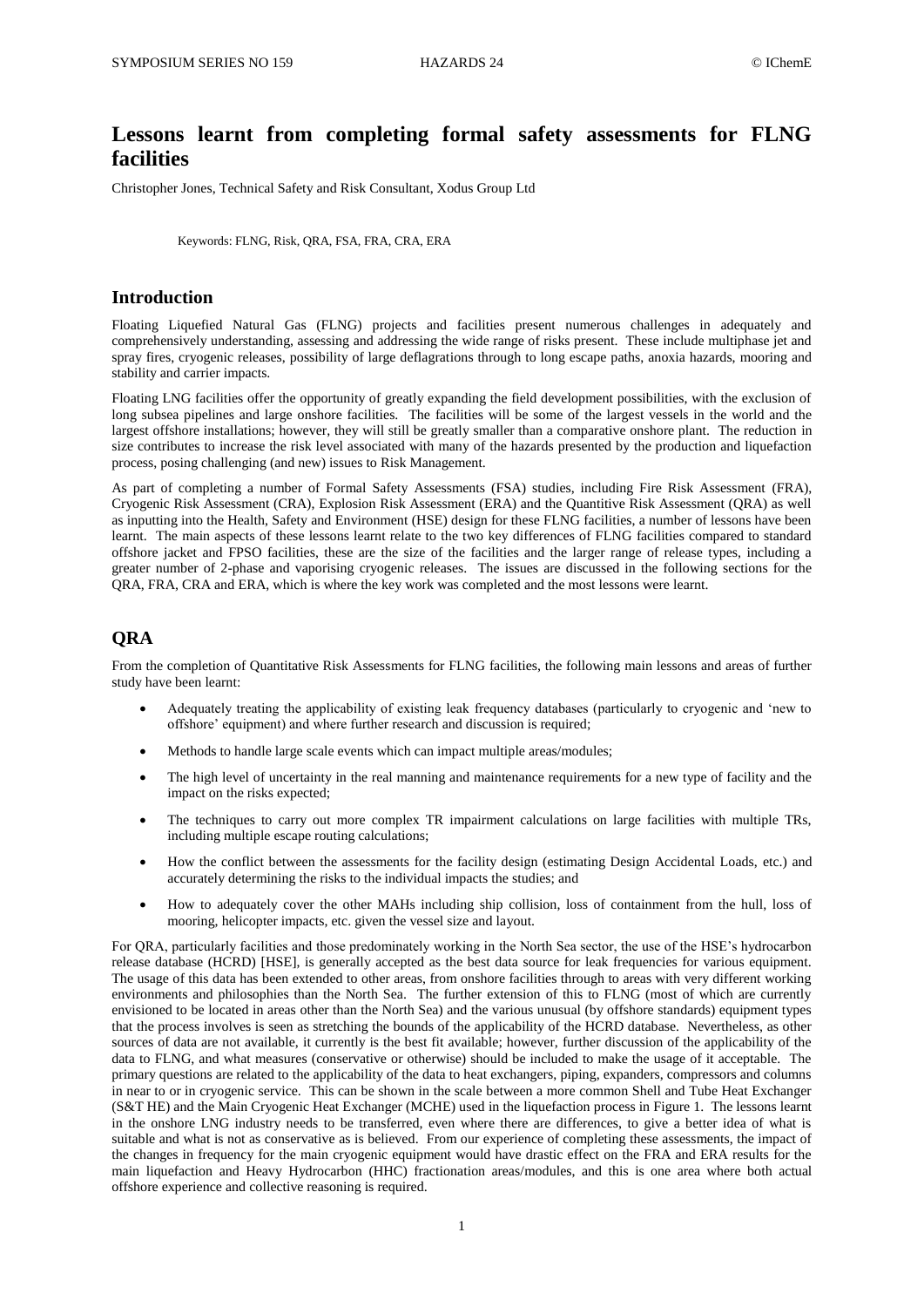

Figure 1 – Comparison in size and fittings of a MCHE (left) and S&T HE (right)

Most of the offshore QRA models developed within the industry (both by consultants and by operators) are based on the requirements outlined in the early 1990s to support safety case submissions. These models were generally developed for a generic platform facility, with processing modules, risers, accommodation and utility areas, generally separated from each other. The impact of one module to another, escalation of events, was reviewed as a separate outcome of the event tree, and from experience did not generally dictate any of the key risks, except where bordering the accommodation. The extension of these models to FPSOs in the 90's (particularly with the increase in the number of facilities in the late 90's) involved moving to a more 'spatial' approach to the events, with the possibility of one event impacting multiple modules/areas increasing as the number of barriers between modules was reduced. From experience, this was completed by putting areas into hypothetical areas/modules or through their combination into an effective 'super' area/module. This same process is further expanded on for FLNG facilities, but where the distances are greater again, as well as the size of the processing equipment, and the resulting events also growing. One of the key lessons learnt was how to accurately, and systematically, approach the events which cross area/module boundaries, with the implication of fatalities across these areas. The standard manner of approaching escalation as a barrier or 'pseudo' barrier approach had to be moved into a more spatial direction, with the implication of an event location and a receiving target requiring more detail. Within the changes this required, the extension of the key FSAs into a more spatial environment was required, and is discussed further in their own sections. Within the QRA modelling, this required better computation and inclusion of directionality, not only at a probability basis, but also as a change in the event basis, with bow/stern events resulting in much different interactions than port/stern events. Furthermore, the treatment of within and inter-module escalation required modifications to suit the larger nature of the facility. In general, this resulted in hybrid model, with numbers extracted from the spatial calculations and input into the module/area based QRA model. This gave acceptable results, but required a lot of handwork to integrate the results between the studies, and required considerable time to implement due to the number of design iterations. In future, a combined model is expected to be the most efficient and accurate method of integration, with the results in effect presented spatially, where the boundaries and modules are defined within that spatial context.

The manning requirements for FLNG vessels is currently estimated in much the same way as for other offshore facilities. Until a FLNG facility is operating, the accuracy of these manning estimates is unknown, particularly the time required in the liquefaction modules. Generally, from our experience, the meeting of risk criteria or reaching a tolerable As Low as Reasonably Practicable (ALARP) level has as much to do with the manning definition as it does to do with the actual location risks, with minimal manning required in the known high risk areas. Until an acceptable level of manning is established, the comparison of Location Specific Individual Risk (LSIR) values is seen as more valuable in determining the risk of a particular facility design, process or configuration.

One outcome from the completion of quantitative studies was the reduced importance of the Temporary Refuge (TR) impairment studies, due primarily to the much larger distances between TR and process, and the corresponding event size required. Additionally, due to the large sizes and the escape design, secondary TRs have been used on many designs. The predominate discussions around the TR was more in terms of the requirements for escape to them, and whether secondary TRs are necessary from a risk standpoint. Generally, the conservative viewpoint was that even if not required by the numbers, secondary TRs formed an inherently safer choice, particularly given the large distances of personnel travel required. This shows the requirement of a purely numeric approach to the risk discussion, with the consideration of other factors important in getting a 'good' design.

As for the discussion of the applicability of other databases for leak frequency, the impact and frequency of other MAHs, and where to draw this information from was a lesson learnt. Primarily this centred on the discussion of impacts to the hull and the internal Liquefied Natural Gas/Liquefied Petroleum Gas storage, both from ship collisions, and also topside events.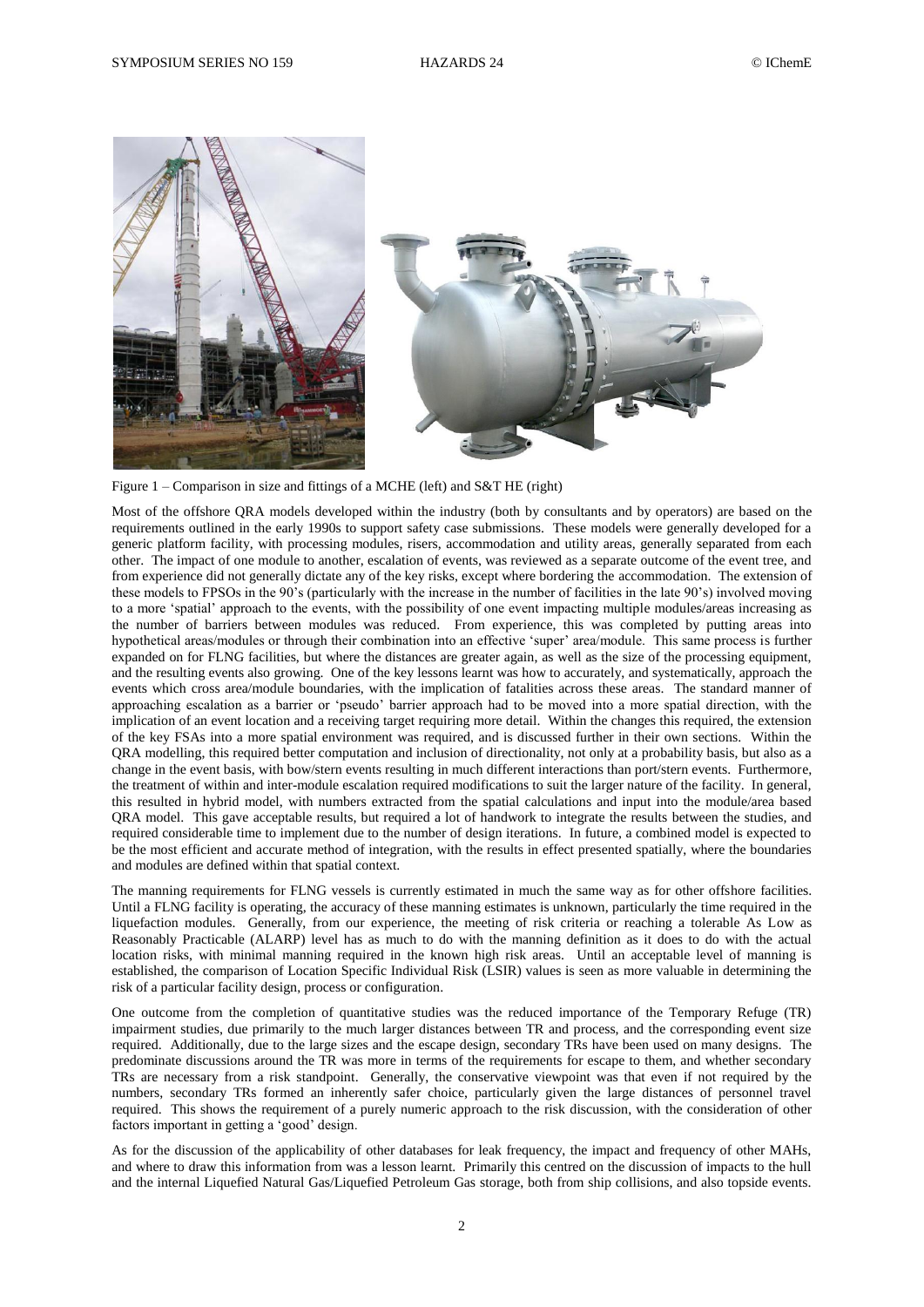Although no significant loss of containment from a LNG carrier has occurred (CHECK), the consequences of such a loss is expected to be significant. Due to this, the accurate assessment of the possibility of loss of containment from the hull is needed. The level of impact that loss of containment requires, and the resulting consequences of it, requires further industry study and was only addressed in a cursory, yet conservative manner.

The occupational risks associated with working on a FLNG facility are generally taken to be similar to other offshore facilities (these were taken from [OGP, 2010]), with the discussion around the applicability of this not reaching a general consensus. It is assumed that the standard offshore procedures and practices being used. The main sources of fatalities from occupational work is swinging or dropped objects, falls from height and confined space entry, and these will equally apply for FLNG facilities. The major additional risk is due to the inclusion of cryogenic risks which is significantly different to other facilities, and the risks from offloading significantly different from oil offloading activities. Workers on LNG carriers are exposed to similar risks already, and the application of their occupational risk rates in combination with the general offshore process worker risks likely to give the best results. Unfortunately, detailed information for the risk onboard carriers is not widely distributed and therefore the accuracy of using general offshore occupational risk values is not known.

### **FRA**

The completion of the Fire Risk Assessment as part of the FSA studies was an area where many iterations of both the design and the analysis methodology were carried out. From an initial starting point of conducting a firewall based exceedance curve approach, the final methodology resulted in the assessment of the risk in all spatial planes (3D risk integration), with further extension to cover the use of Computational Fluid Dynamics (CFD) consequences theorised. Along with this extension, many other areas were reviewed and lessons learnt from their appraisal. These include:

- The conflict between completing the assessment for interpretation by the QRA as well as the input into the structural and Passive Fire Protection (PFP) design;
- The optimal number of hole sizes, along with the impact of the choice of the representative size;
- The application of phenomenological modelling in a congested environment;
- When is a 2-phase release a jet, spray or liquid fire;
- The difficulty of CFD modelling (where undertaken); and
- The impact of fires onto escape routes and the assessment of multiple escape route impairment.

One of the primary lessons learnt for the FRA modelling (along with the other main Design Accidental Load (DAL) assessments for the ERA and CRA), was the conflict between outputs for integration into the QRA for determining the risk to individuals and the assessment for input into the barrier design as part of the DAL assessment. The conflict required the iteration of the methodologies for the FRA to output a satisfactory and robust for the DAL assessment, while still allowing risk integration into the overarching QRA model. For the FRA this primarily involved the extension of the modelling for the risk integration, with impacts from the riskiest modules dominating over larger areas, with the delineation of fire loads across decks and equipment which are dependent more on spatial results rather than results from within the area/module. However, as discussed previously, offshore QRA models tend to be area/module based, including the tool used for these projects, and therefore the reintegration of spatial results into the area/module delineation was the key aspect of the iteration of the methodologies and models. As such, the resulting methodology applied a best fit approach for each of the studies, with the DAL assessment being completed based on the output (spatial and distance based) and the risk to personnel being completed based on a different analysis technique (volumetric and distance based). However, there is some interaction between the two aspects, as the escalation and cross module impacts require elements of both. This was handled in a spatial manner; however further development into integrating the methodologies is expected to simplify the escalation assessment. This methodology is likely to require the moving to a spatial approach for the individual risk also, similar to onshore facilities, with elements of the existing approach adapted to suit.

As discussed above, the size of the FLNG facilities, and the multi-level nature of the modules requires a more spatial approach to the DAL estimation for PFP requirements. One of the main lessons learnt was the difficulty in using only exceedance curves for DAL estimation, with both combinative effect between modules and the size of the modules resulting in the need for an alternative approach for visualising and capturing the fire risk. Based on these requirements the fire risk was presented as a 3D contour map, solving both the spatial and combinative elements of the problems with the exceedance curve approach. An example of the output of this methodology is shown in Figure 2. Additionally this approach proved easier to both present and discuss with clients, extending its usefulness and aiding the design process. As with any approach there are limitations, particularly with graphical outputs, although they can be interpreted easily, they still require interaction with the design and full discussion to ensure they are both understood as intended.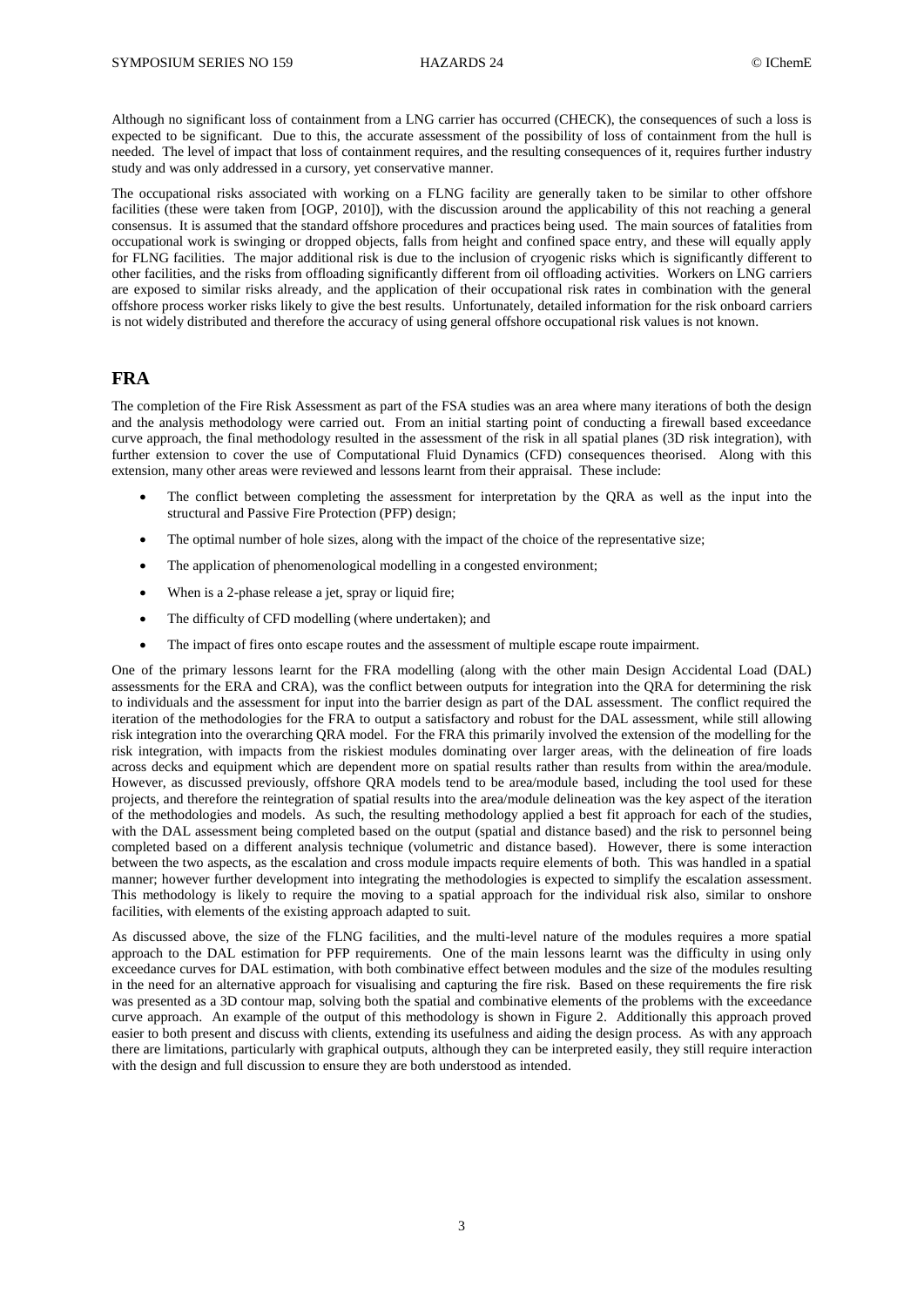

Figure  $2$  – Plot showing Jet Fire risk contours in X (bow to stern) and Y (port to starboard) in an elevation cut through for a FLNG facility

An important lesson learnt is about the representative hole sizes, after an initial analysis using a 3 hole size approach, part of the spatial approach to the FRA involved moving to a 5 hole size basis for all of the releases. This was completed as it was seen that the difference in the duration against jet fire distance between the hole sizes, particularly those around the 10- 150mm range, had the potential to alter the results significantly. A key part of the issue was that the extent of PFP requirements normally countered with the duration of the protection required. If smaller hole sizes are used, the duration increased while the extents decreases, and vice versa with larger hole sizes. The use of 5 hole sizes reduced the latitude of change within each of the hole sizes, giving more accurate delineation to the duration/length conflict. However, the outcome of the effect of this change on the results showed that an alternate approach is warranted. The conservative approach is to use the lower end of the hole size band to determine the event duration and the upper end for the fire length, giving both aspects conservative results. Alternatively, an iterative approach that gives the longest fire length at a selected duration (5, 10, 15, etc. minutes) may be used, at the expense of complexity and computing requirements.

One of the main difficulties in completing the FRA was determining both the discharge (near-field) properties of a number of the events, particularly in the near cryogenic region, and deciding the cut offs between liquid, spray and gaseous releases. The flashing percentage for the majority of the releases results in a large percentage of spray releases which we classed as similar in consequence to gaseous jet releases. Further study is likely warranted into what the consequences of the spray releases, and what both ablative effects the fire has, and more generally the comparison of the impact relative to a jet fire. Additionally, consensus on the point when the spray releases become liquid was difficult, with the impact of the point chosen primarily affecting the design for Pool fire in the main liquefaction modules.

Due to the large nature of FLNG facilities, the escape design is quite different once personnel have escaped from the initial module. From the work completed, the risk of an event impacting all of the major primary escape routes (both process and cargo decks, on the port and starboard side) was low, with directionality, fire size and the actual impact of the congested modules requiring very large events to result in impairment. The primary assumptions centred on the ability for the events to impact both decks at once, or whether a certain duration of event is required until there is impact across both decks. This also formed part of the discussion of what impacts the smoke generated during the large release events would have across the decks, with the heat gradient generated potentially resulting in the drawing in off the smoke into the cargo deck. Based on this, the determination of the actual probability of having all escape routes impaired was difficult, which formed part of the difficulty in the discussions for the requirements for a secondary TR, as well as the fatality probabilities.

The use of phenomenological modelling (for example through the simulation in DNV PHAST) in completing the FRA was taken due to constraints in time and the availability of key input information required for CFD modelling. However, as part of the modelling completed for the ERA, the difficulty in using CFD to represent the variations in release type and location for the FRA would have required a greater number of cases and simulations than other facilities. As such, the differences or applicability of either type of modelling was not established. In general, it was expected that the conservative usage of phenomenological modelling was acceptable in determining fire lengths, however the actual heat and smoke impact calculated by CFD would have been useful, particularly for the impact to escape routes and the TR. It would be proposed that a combinative approach be used in future for Front End Engineering Design studies, with the factoring of the phenomenological results taken by a simplified set of CFD simulations.

The DAL assessment was further complicated by the size of the structures of the modules, with the failure of multiple elements possibly resulting in the failure of the module. The importance of the completion of both the structural design and the redundancy assessment was shown by the difficulty in determining the entire module failure rate without this information. Due to the lack of the information, the results were only used to determine the single point failure rate, which is insufficient for the final DALs. As such, giving final conclusions and recommendations for PFP was difficult, and further interpretation at a later stage was required.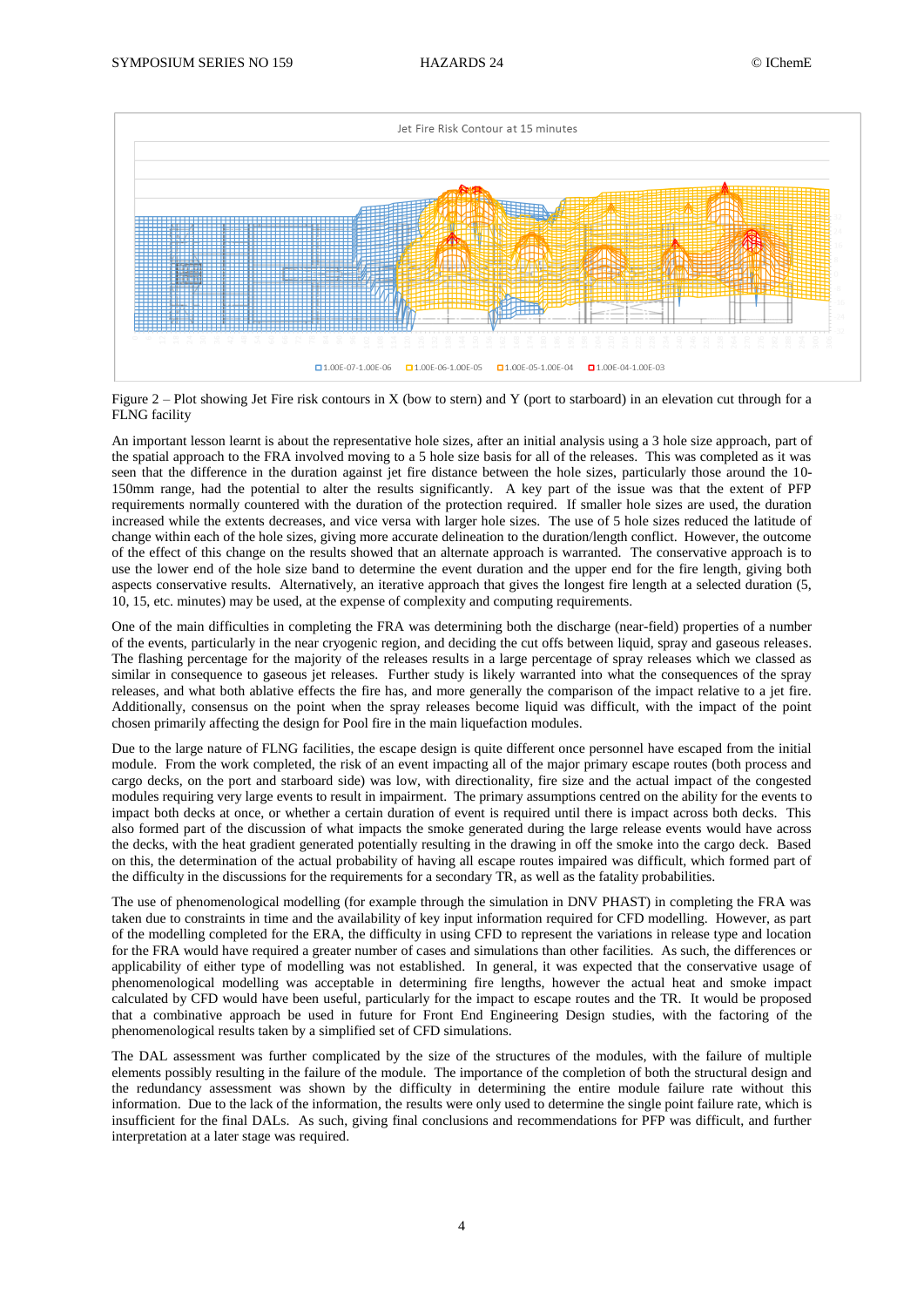## **CRA**

The completion of the CRA modelling required a robust discussion of both the requirements for the design and the impact to personnel (particularly due to the high probability of a non-ignited release). The lack of standardised assumptions and methodologies for the assessment of cryogenic risk in the offshore environment also results in the requirement for further discussion and iteration. Out of this, a number of key elements and lessons learnt were formed, including:

- The impact of cryogenic releases on personnel and the probability of fatalities;
- When a 2-phase release results in a vapour, spray or liquid discharge;
- The requirements for the design against the cryogenic releases; and
- The optimum number of representative hole sizes, along with the impact of the choice of the representative size.

One of the main inputs into the overall risk assessment from the CRA is the direct impact on personnel. The criteria for how fire, explosion and toxic events impact on personnel is fairly well established. However, for the cryogenic impact, the impact on personnel, particularly for liquid spills, was an interpretative point of the methodology. Due to the high frequency of these events, a final methodology was established based on a temperature criteria, applied both for liquid and spray events. For vapour releases, the temperature criteria resulted was generally within the anoxic contours. Additionally, the integration of the results into the QRA model was initially crude as simple fatality factor on unignited releases, with further work to integrate cryogenic fatalities directly into the model (as a separate contribution) was made to give a better breakdown between the toxic, anoxic and cryogenic effects.

Particular effort was made to integrate the results of the CRA with the design requirements for the project, with much discussion centred on the level and detail of the outputs. For the liquid spills, the spill inventory, rate and the time varying flowrates of the cryogenic liquid were the prime outputs, with these being used in the drainage design for the modules with cryogenic materials. The time varying release details were in particular useful to determine the details of the overboard containment and release mechanisms for the facility. This was viewed closely due to the many details of the drainage design, and the requirements for the suitability of the release overboard during offloading operations. For the spray releases, a similar iterative approach as for the FRA was used, as the initial spray distance exceedance curves and module/area outputs were not seen as suitably cognisant of the spatial and combinative issues. The final methodology to be designed based on the lessons learnt used the same basis as the 3D risk integrated approach used in the FRA. The prime consequence output used was based on the liquid within the spray, as this was seen as the mechanism for the cryogenic cooling rather than the vapour temperature. For the vapour releases, thermal calculations were carried out to determine the rate and duration of cooling required to reach a temperature where embrittlement may occur. Based on this an approximate 20 minute duration of vapour contact was used as the cut off for embrittlement, which resulted in few events of concern.

The calculation of discharge properties for cryogenic liquid and close to cryogenic 2-phase and vapour releases has been studied in some detail in recent years, primarily for single component materials important to the LNG process but also for some multi component mixtures. This improvement in the understanding of the discharge from 2-phase sources has helped to give a good basis for the discharge results used in CRA. However, as for the FRA, the cut-offs between what is considered a liquid, spray and gaseous release was critical in the definition of the consequences, with each having very different effects, ranges and duration requirements, even more so than the FRA. Additionally, the calculation of multi-phase and multi-component releases still has much future development, with the problems associated with these releases requiring simplifications into single component and less detailed but more robust calculations.

Similar to the requirements for the FRA, the choice of the number of hole sizes and the representative size used within each range in the CRA had a significant impact on the final results of the CRA, with the extent and the frequency of the DAL loads determined in some measure by these choices. This was somewhat simplified by the less onerous impact on the duration requirements for spray releases, with any impact taken as requiring protection. As such, these could be treated conservatively by using representative sizes on the large end of the size range. For the liquid releases, a similar trend was seen, with some changes in the total volume flow with changing the representative size, but where the maximum flow dominated the consequences of interest. The requirements of the vapour releases however showed an opposite trend, with the duration being critical to reaching the consequences of interest, and where the smaller representative hole size would see worse consequences. The result of these requirements is to systematically weight up the different outputs required and choose representative releases sizes which give good results for the majority of the failure cases. Alternatively, a more detailed discharge analysis can be completed with the analysis completed for multiple sizes for each hole size range, giving results tailored to the requirements of each failure case and output required.

## **ERA**

One of the more comprehensive and time consuming FSAs for al facilities is generally the ERA if competed based on a CFD probabilistic methodology. Due to the size and variations in the gas processing streams for FLNG, as well as the lack of industry experience, this was a complicated part of the works undertaken. Additionally the majority of the assumptions made are difficult to check, verify and review until more FLNG developments are further progressed and built. The main difficulties in the works carried out included the following:

Determining the level of congestion in the as-built modules, particularly the liquefaction modules;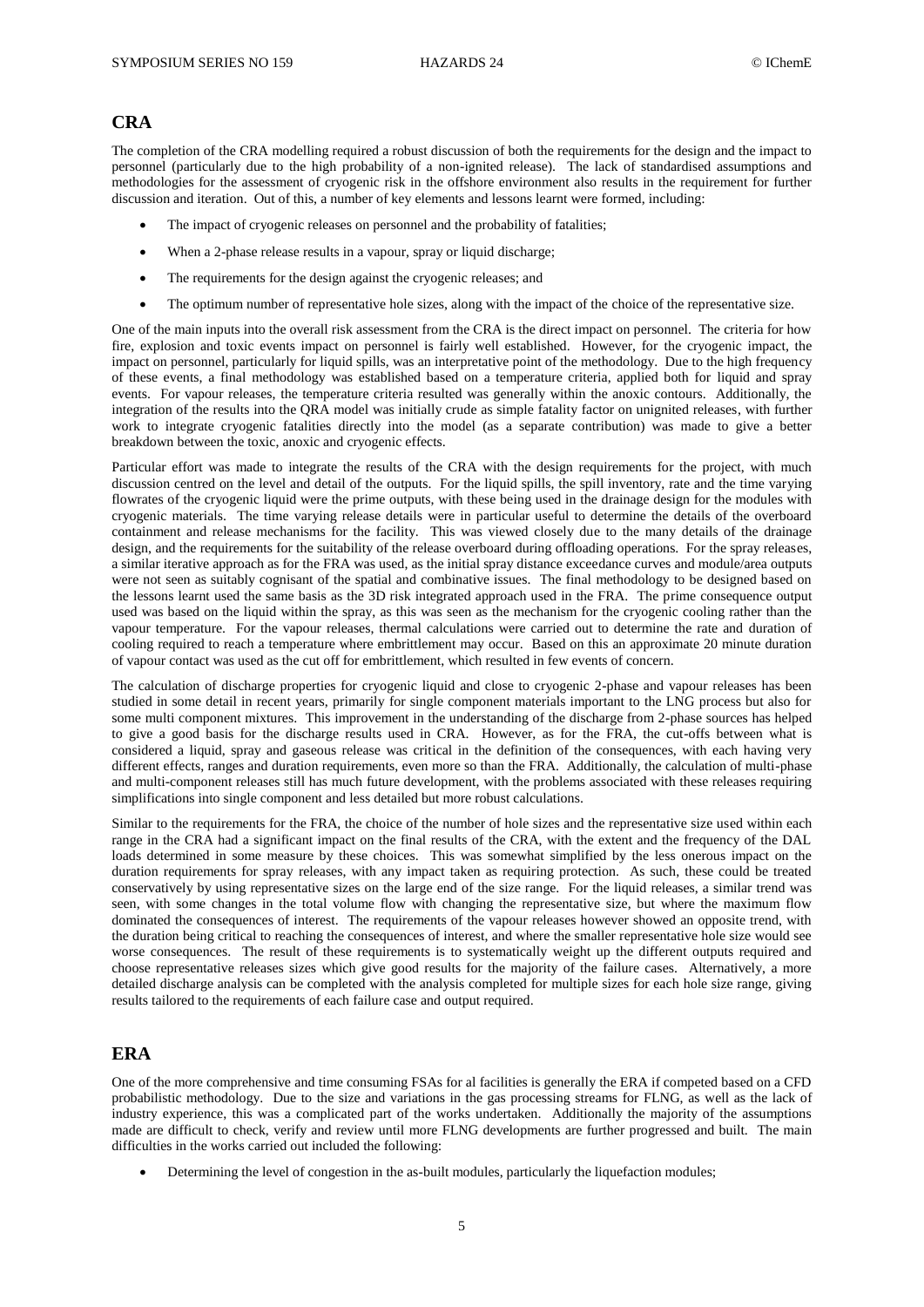- The effect of gas dispersion and explosions on adjacent and other modules;
- What the best design guidelines are for explosion design in terms of module siting, safety gaps and Temporary Refuge/Living Quarters location;
- The ventilation levels in modules furthest from the bow and the cargo deck;
- The effect on the gas dispersion of the openings in the process deck and around the edge of the process deck on the cargo deck; and
- Integration of the DAL assessment with the requirements of the overall QRA.

One of the key inputs into the CFD explosion simulations is the level of congestion present within the modules. Generally, for other facility types this is completed by using existing knowledge of the as built or the final 3D models, and has been built based on experience over many projects and facilities. This experience is not available for FLNG, and as such, alternative measures have to be taken to build up the expectations for the congestion. These include estimates based on other facility types for common equipment, estimates of piping weights, overall deck requirements, etc. The main difficulty with all these approaches is there is no consensus or experience to check the results against, and therefore the correct approach would be to carry out sensitivity studies on the impact of the analysis, however for a large CFD analysis this is both costly and time consuming. Additionally, the impacts of increasing or decreasing the congestion levels are well known from other studies, with the main difficulty being in the ability to design the facility to the more conservative assumptions. A middle point of using the current models as a basis with the growth factors normally seen between design and construction used for the DAL outputs and a more conservative assumption for the individual risk quantification was seen as an acceptable compromise.

One of the harder aspects of completing the study and key to the methodology used is the correct representation of all the leak sources and the correct inclusion of across module releases and explosion consequences. This issue is generally seen for all FPSO type facilities, however the scale and number of modules for FLNG makes the issue more dramatic. The principle part of this is the correct selection and separation of the different leak types. The main method used was to separate by temperature and molecular weight, and then release location. This approach was seen as the one that covered the majority of the release consequences, particularly the differences in the dispersion behaviour. The differences in buoyancy between the release types was shown in the resulting CFD dispersion simulations as the main differential between the releases. Apart from the buoyancy, most of the releases showed similar behaviour, with the interaction of the ventilation and the geometry being driven more by the average air velocity than other factors, showing a more wind driven mechanism than discharge based. For the explosion consequences, the explosion pressures went across all of the adjacent modules, with the reduction being approximately 30% for the DAL sized explosions. To ensure that the cumulative explosion frequency was captured, a fairly large area of the facility had to be assessed in the simulations; however, the results showed that the reduction factor was fairly standard between the modules and more dependent on cloud size. The final summation of these effects required more work than standard jacket facilities, and the cumulative effect should be taken into account when determining the methodology for the study.

The input of the explosion analysis on the design in terms of reducing the blast pressures and the required structural design was made difficult due to the overall lack of experience with the facilities. This therefore required the extrapolation of the currently held knowledge onto issues for the plant layout. However, due to the size of the modules, and the possibility for large releases and hence explosive clouds showed some previously held assumptions to not fully translate to the FLNG facilities. One of the prime examples of this was the discussions around the requirements, location and size of the safety gaps between modules. Based on previous experience, gaps between areas/modules generally resulted in the reducing of the explosions crossing between areas, reducing the final explosion pressure. However, due to the large size of the modules (20 000 m3) the impact of the safety gaps is minimised, and progressively larger gaps are required to reduce the explosion effects. Ideally, a flame speed (or other measure) to gap size requirement linkage needs to be established to give optimal recommendations for the facility layout. The main recommendation given was in combination with the siting of the modulus, in terms of separating the high risk modules from the low risk modules, to reduce the impact and cumulative effects on the low risk modules. A large proportion of this work is completed based on the process requirements or in early studies, and as such, this recommendation can only be based on previous experience, rather than specific simulations for a facility. Another key siting issue is for the location of the Living Quarters relative to the weather veining of the vessel, with the experience showing that the large size of the utilities and equipment rooms required not resulting in much direct impact from explosions onto the TR, particularly for  $N_2$  refrigerant designs. As such, other factors including smoke impact and design requirements were seen as contributing more to the design selection. Further experience is required, as well as industry discussion to determine more effective recommendations and guidelines for the blast design on FLNG facilities.

In conjunction with the siting requirements, the issues around the ventilation within the modules, particularly those towards the stern and the cargo area, has a large impact on the dispersed explosive clouds and the final blast results. Additionally, the applicability of ATEX, API 505 [1997] IP15 [2003], ISO 13702 [1999] and other standards to the requirement for ventilation to prevent flammable atmospheres, does not match the scale of the facilities. The main variable looked at for the ventilation design was the velocities within the modules (generally referenced against the external wind) as the main sign of the effectiveness of the ventilation. This measure showed better results than the more commonly used air change per hour metric, as the size of the modules, and their open frontage gives highly varying results within the modules. In terms of correctly siting the modules, the refrigerant modules containing the main compressors and expanders generally formed the most blockage, and the positioning of these was critical to air flow. However, due to the large size, there was in general difficulty in getting the best ventilation throughout the facility. Ideally, the most effective measure would be to have the